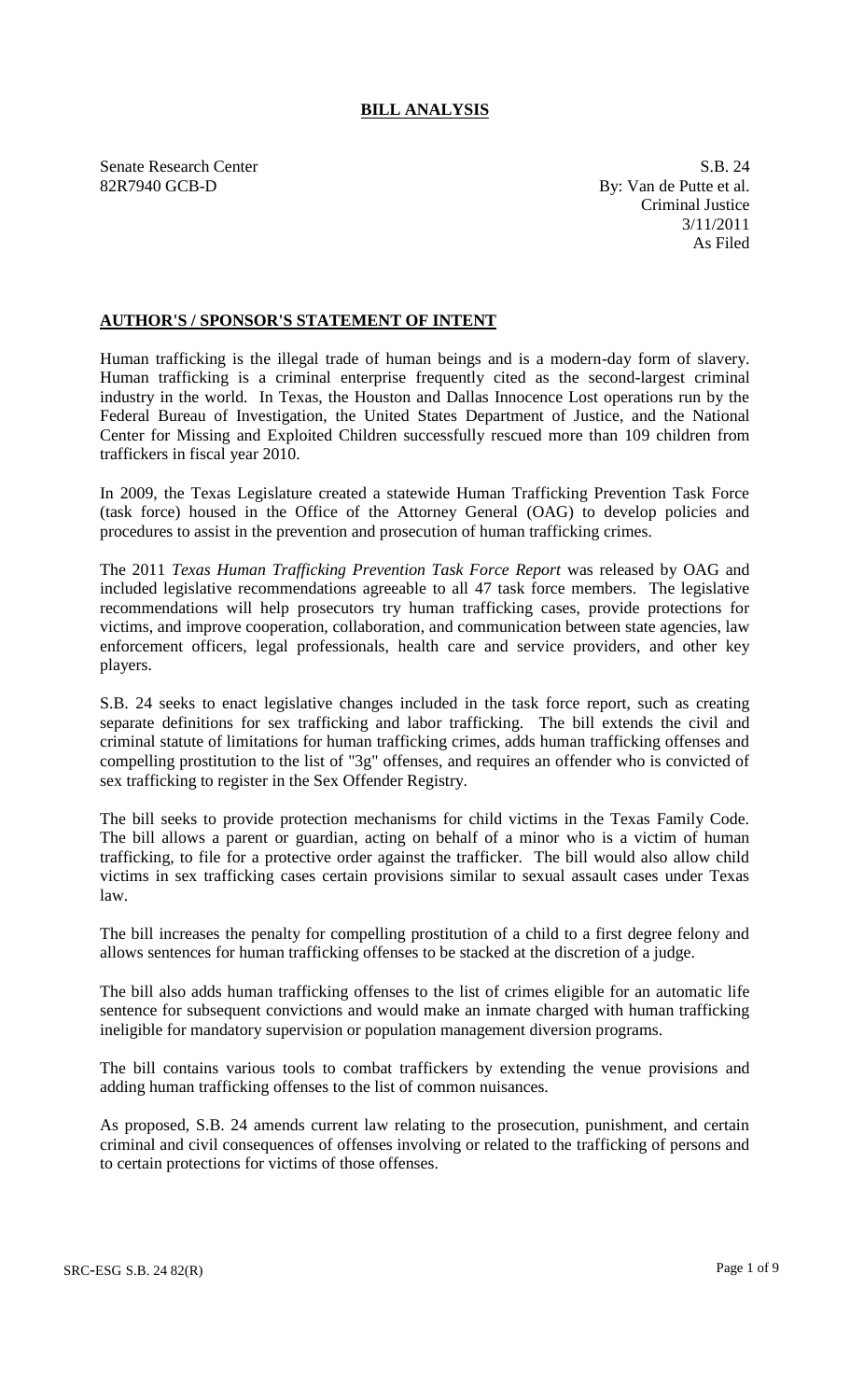### **RULEMAKING AUTHORITY**

This bill does not expressly grant any additional rulemaking authority to a state officer, institution, or agency.

#### **SECTION BY SECTION ANALYSIS**

ARTICLE 1. TRAFFICKING OF PERSONS AND COMPELLING PROSTITUTION

SECTION 1.01. Amends Section 20A.01, Penal Code, as follows:

Sec. 20A.01. DEFINITIONS. Defines "child," "sexual conduct," and "traffic" and redefines "forced labor or services" in this chapter.

SECTION 1.02. Amends Section 20A.02, Penal Code, by amending Subsections (a) and (b) and adding Subsection (d), as follows:

(a) Provides that a person commits an offense if the person knowingly:

(1) traffics another person with the intent, rather than with the intent or knowledge, that the trafficked person engage, rather than will engage, in forced labor or services;

(2) receives a benefit, rather than benefits, from participating in a venture that involves an activity described by Subdivision (1), including by receiving labor or services the person knows are forced labor or services;

(3) traffics another person and, through force, fraud, or coercion, causes the trafficked person to engage in conduct prohibited by:

(A) Section 43.02 (Prostitution);

(B) Section 43.03 (Promotion of Prostitution);

- (C) Section 43.04 (Aggravated Promotion of Prostitution); or
- (D) Section 43.05 (Compelling Prostitution);

(4) receives a benefit from participating in a venture that involves an activity described by Subdivision (3) or engages in sexual conduct with a person trafficked in the manner described in Subdivision (3);

(5) traffics a child with the intent that the trafficked child engage in forced labor or services;

(6) receives a benefit from participating in a venture that involves an activity described by Subdivision (5), including by receiving labor or services the person knows are forced labor or services;

(7) traffics a child and by any means causes the trafficked child to engage in, or become the victim of, conduct prohibited by:

(A) Section 21.02 (Continuous Sexual Abuse of Young Child or Children);

(B) Section 21.11 (Indecency with a Child);

(C) Section 22.011 (Sexual Assault);

(D) Section 22.021 (Aggravated Sexual Assault);

SRC-ESG S.B. 24 82(R) Page 2 of 9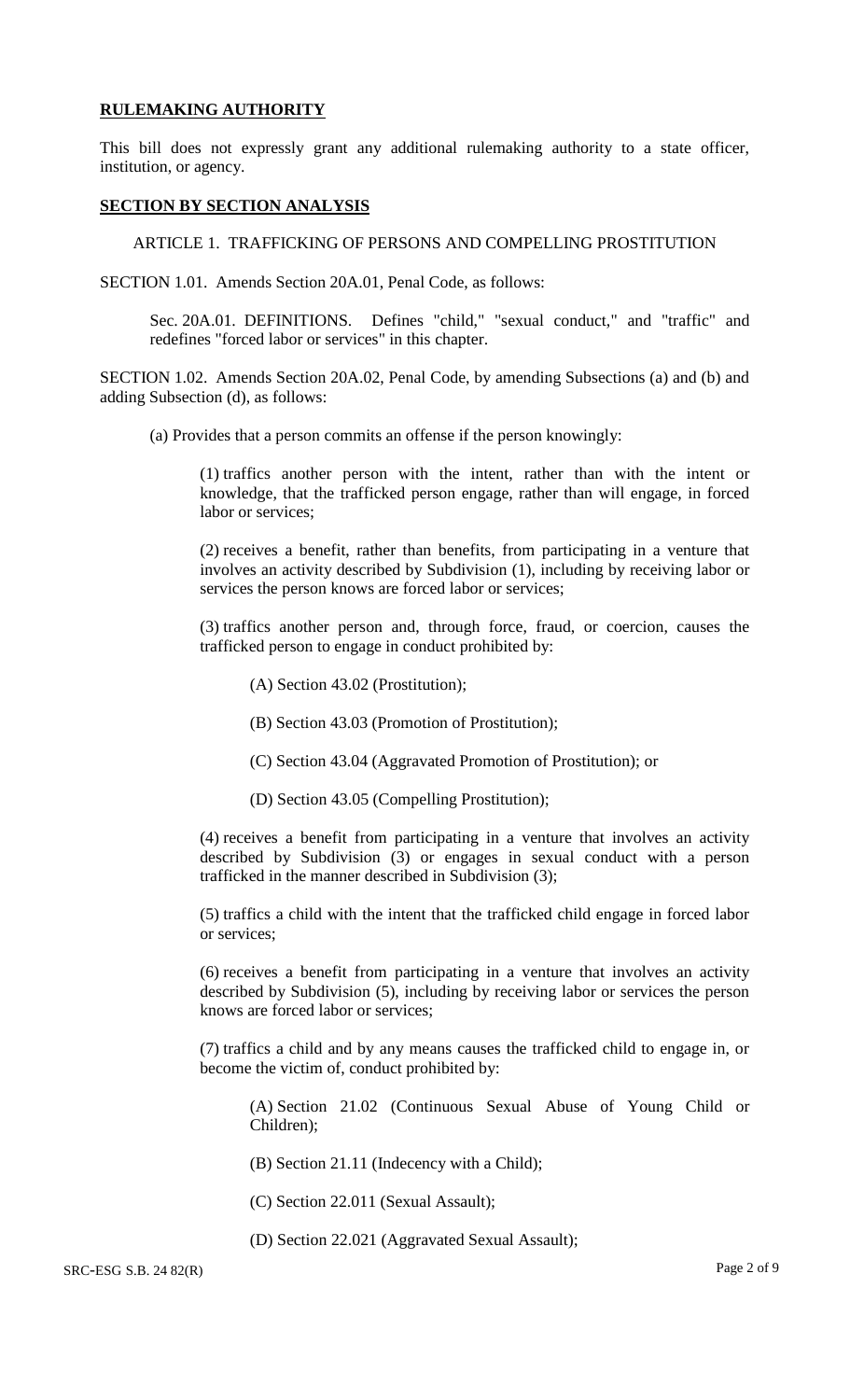(E) Section 43.02 (Prostitution);

(F) Section 43.03 (Promotion of Prostitution);

(G) Section 43.04 (Aggravated Promotion of Prostitution);

(H) Section 43.05 (Compelling Prostitution);

(I) Section 43.25 (Sexual Performance by a Child);

(J) Section 43.251 (Employment Harmful to Children); or

(K) Section 43.26 (Possession or Promotion of Child Pornography); or

(8) receives a benefit from participating in a venture that involves an activity described by Subdivision (7) or engages in sexual conduct with a child trafficked in the manner described in Subdivision (7).

Makes nonsubstantive changes.

(b) Provides that, except as otherwise provided by this subsection, an offense under this section is a felony of the second degree. Provides that an offense under this section is a felony of the first degree if:

(1) the applicable conduct constitutes an offense under Subsection (a)(5), (6), (7), or (8), rather than under Section 43.05 or 43.25 and the person who is trafficked is a child younger than 18 years of age at the time of the offense, regardless of whether the actor knows the age of the child at the time the actor commits the offense; or

(2) Makes no changes to this subdivision.

(d) Prohibits a defendant from being convicted of the offense under Section 21.02 in the same criminal action as the offense under Subsection  $(a)(7)(A)$  if the victim of an offense under Subsection  $(a)(7)(A)$  is the same victim as a victim of an offense under Section 21.02, unless the offense under Section 21.02:

(1) is charged in the alternative;

(2) occurred outside the period in which the offense alleged under Subsection  $(a)(7)(A)$  was committed; or

(3) is considered by the trier of fact to be a lesser included offense of the offense alleged under Subsection (a)(7)(A).

SECTION 1.03. Amends Section 43.05(b), Penal Code, as follows:

(b) Provides that an offense under Subsection (a)(1) (relating to compelling prostitution) is a felony of the second degree. Provides that an offense under Subsection (a)(2) (relating to compelling a child younger than 18 to commit prostitution, regardless of whether the actor knows the age of the child at the time the actor commits the offense) is a felony of the first degree. Makes a nonsubstantive change.

ARTICLE 2. CHANGES RELATING TO CODE OF CRIMINAL PROCEDURE

SECTION 2.01. Amends the heading to Chapter 7A, Code of Criminal Procedure, to read as follows: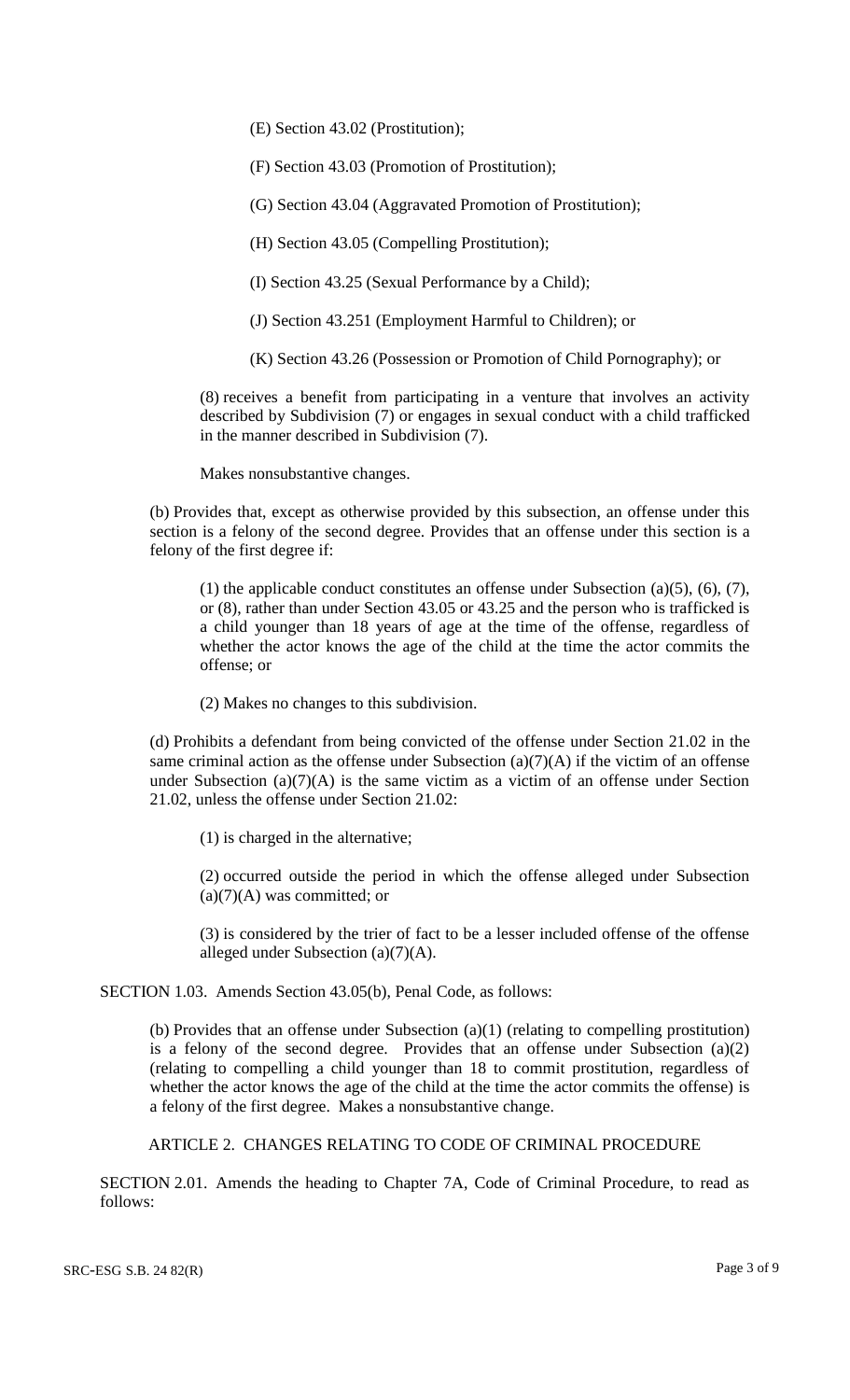### CHAPTER 7A. PROTECTIVE ORDER FOR CERTAIN VICTIMS OF TRAFFICKING OR SEXUAL ASSAULT

SECTION 2.02. Amends Article 7A.01(a), Code of Criminal Procedure, as follows:

(a) Authorizes the following persons to file an application for a protective order under this chapter without regard to the relationship between the applicant and the alleged offender:

(1) a person who is the victim of an offense under Section 21.02, 21.11, 22.011, or 22.021, Penal Code;

(2) a person who is the victim of an offense under Section  $20A.02(a)(3)$ , (4), (7), or (8) or Section 43.05, Penal Code;

(3) a parent or guardian acting on behalf of a person younger than 18 years of age who is the victim of an offense listed in Subdivision (1) or (2), rather than a parent or guardian of a person who is younger than 17 years of age who is a victim of such an offense; or

(4) a prosecuting attorney acting on behalf of a person described by Subdivision (1) or (2).

SECTION 2.03. Amends Article 12.01, Code of Criminal Procedure, as follows:

Art. 12.01. FELONIES. Authorizes felony indictments to be presented within these limits, and not afterward, except as provided in Article 12.03 (Aggravated Offenses, Attempt, Conspiracy, Solicitation, Organized Criminal Activity):

(1) no limitation:

(A)-(D) Makes no changes to these paragraphs

(E) and (F) Makes nonsubstantive changes.

(G) trafficking of persons under Section 20A.02(a)(7) or (8), Penal Code;

(2) ten years from the date of the commission of the offense:

(A)-(D) Makes no changes to these paragraphs.

(E) Makes a nonsubstantive change.

(F) Makes no changes to this paragraph.

(G) trafficking of persons under Section  $20A.02(a)(1)$ ,  $(2)$ ,  $(3)$ , or  $(4)$ , Penal Code; or

- (H) compelling prostitution under Section 43.05(a)(1), Penal Code;
- (3)-(5) Makes no changes to these subdivisions.
- (6) ten years from the 18th birthday of the victim of the offense:

(A) trafficking of persons under Section 20A.02(a)(5) or (6), Penal Code;

- (B) Creates this paragraph from existing text.
- (C) compelling prostitution under Section 43.05(a)(2), Penal Code; or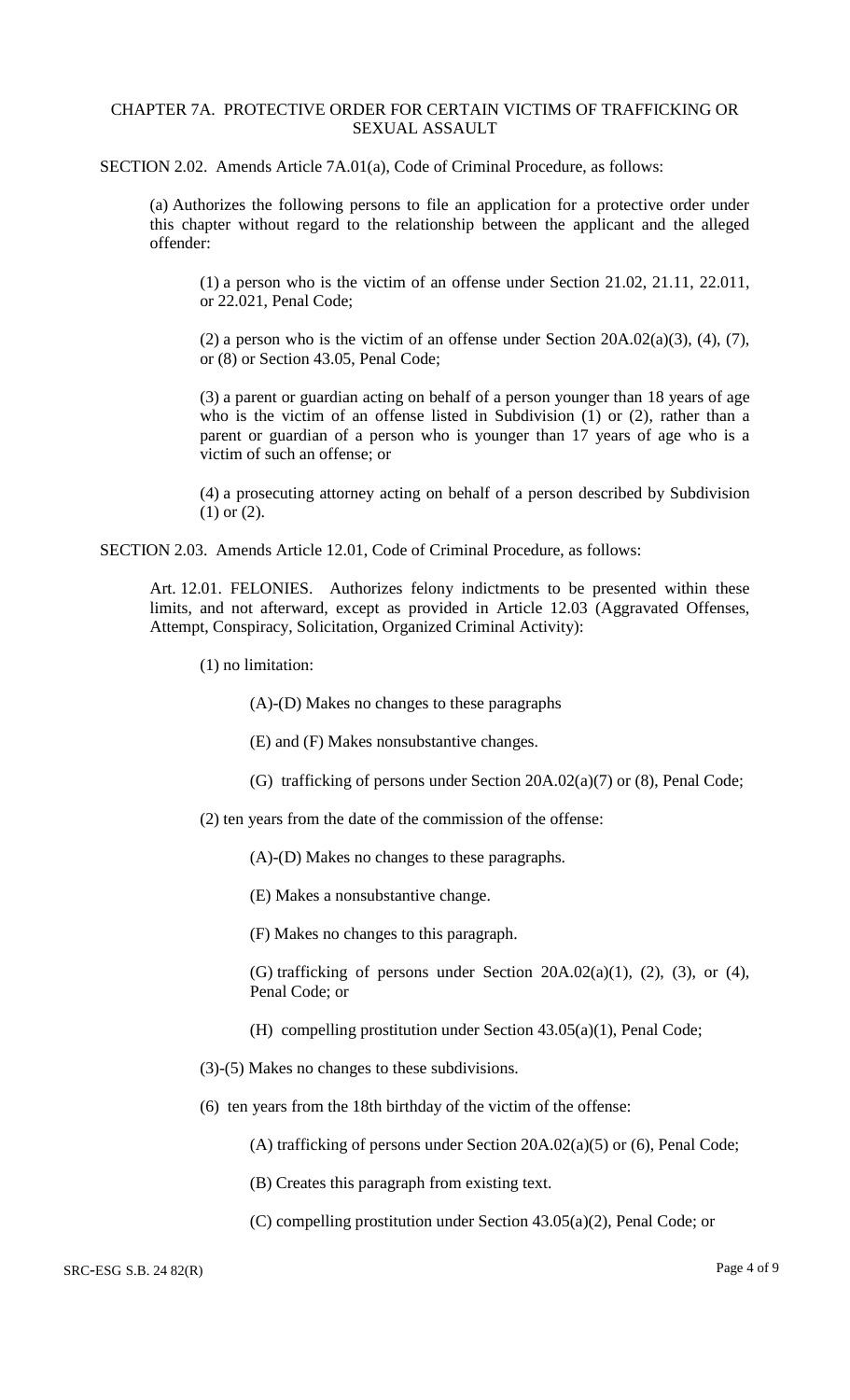(7) Makes no changes to this subdivision.

SECTION 2.04. Amends Article 13.12, Code of Criminal Procedure, as follows:

Art. 13.12. New heading: TRAFFICKING OF PERSONS, FALSE IMPRISONMENT, AND KIDNAPPING. Provides that venue for trafficking of persons, false imprisonment, and kidnapping is in:

(1) the county in which the offense was committed; or

(2) any county through, into, or out of which the person trafficked, falsely imprisoned, or kidnapped may have been taken.

Makes nonsubstantive changes.

SECTION 2.05. Amends Article 38.07(a), Code of Criminal Procedure, as follows:

(a) Provides that a conviction under Chapter 21 (Sexual Offenses), Section 20A.02(a)(3), (4), (7), or (8), Section 22.011, or Section 22.021, Penal Code, is supportable on the uncorroborated testimony of the victim of the sexual offense if the victim informed any person, other than the defendant, of the alleged offense within one year after the date on which the offense is alleged to have occurred.

SECTION 2.06. Amends Section 1, Article 38.071, Code of Criminal Procedure, as follows:

Sec. 1. Provides that this article applies only to a hearing or proceeding in which the court determines that a child younger than 13 years of age would be unavailable to testify in the presence of the defendant about an offense defined by certain sections of the Penal Code, including Section 43.05(a)(2) (Compelling Prostitution) or Section 20A.02(a)(7) or (8) (Trafficking of Persons).

SECTION 2.07. Reenacts Section 1, Article 38.072, Code of Criminal Procedure, as amended by Chapters 284 (S.B. 643) and 710 (H.B. 2846), Acts of the 81st Legislature, Regular Session, 2009, and amends it as follows:

Sec. 1. Provides that this article applies to a proceeding in the prosecution of an offense under any of the following provisions of the Penal Code, if committed against a child younger than 14 years of age:

(1) Chapter 21 (Sexual Offenses) or 22 (Assaultive Offenses);

(2) Section 25.02 (Prohibited Sexual Conduct);

(3) Section 43.25 (Sexual Performance by a Child);

(4) Section 43.05(a)(2) (Compelling Prostitution);

(5) Section  $20A.02(a)(7)$  or (8) (Trafficking of Persons); or

(6) Section 15.01 (Criminal Attempt), if the offense attempted is described by Subdivision  $(1)$ ,  $(2)$ ,  $(3)$ ,  $(4)$ , or  $(5)$  of this section.

SECTION 2.08. Amends Section 1, Article 38.37, Code of Criminal Procedure, as follows:

Sec. 1. Provides that this article applies to a proceeding in the prosecution of a defendant for an offense, or an attempt or conspiracy to commit an offense, under the following provisions of the Penal Code:

(1) if committed against a child under 17 years of age: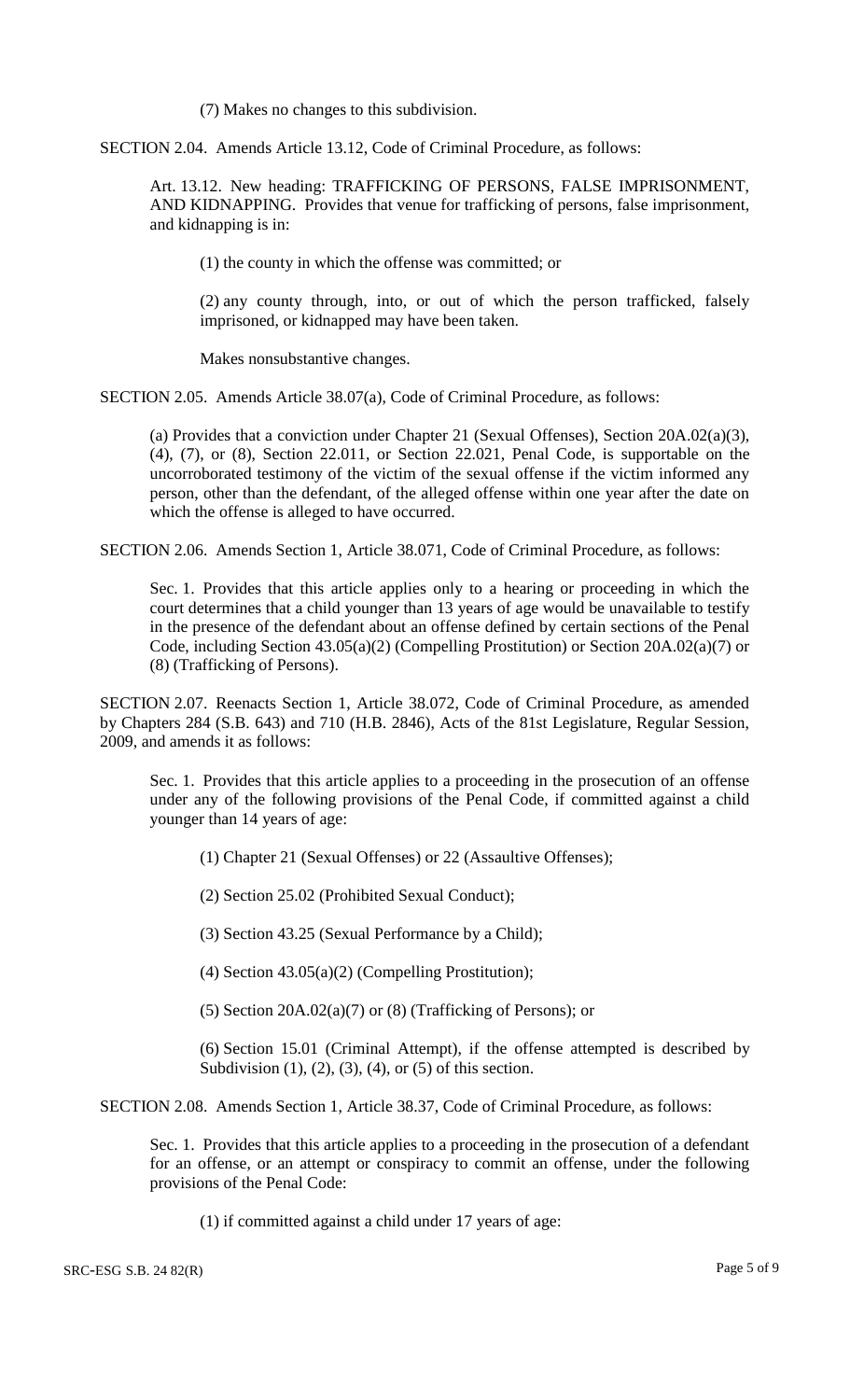(A) Chapter 21 (Sexual Offenses);

(B) Chapter 22 (Assaultive Offenses); or

(C) Section 25.02 (Prohibited Sexual Conduct); or

(2) if committed against a person younger than 18 years of age:

(A) Section 43.25 (Sexual Performance by a Child);

(B) Section 20A.02(a)(7) or (8); or

(C) Section 43.05(a)(2) (Compelling Prostitution).

Makes nonsubstantive changes.

SECTION 2.09. Amends Section 3g(a), Article 42.12, Code of Criminal Procedure, to provide that the provisions of Section 3 of this article do not apply to certain defendants, including a defendant adjudged guilty of an offense under Section 43.05, Penal Code (Compelling prostitution) or Section 20A.02, Penal Code (Trafficking of persons).

SECTION 2.10. Amends Article 62.001(5), Code of Criminal Procedure, to redefine "reportable conviction or adjudication."

SECTION 2.11. Amends Article 62.101(a), Code of Criminal Procedure, to provide that, except as provided by Subsection (b) (relating to when the duty to register ends) and Subchapter I (Early Termination of Certain Persons' Obligation to Register), the duty to register for a person ends when the person dies if the person has a reportable conviction or adjudication, other than an adjudication of delinquent conduct, for certain offenses, including an offense under Section 20A.02(a)(3), (4), (7), or (8), 25.02, 43.05(a)(2), or 43.26, Penal Code.

ARTICLE 3. CHANGES RELATING TO CIVIL PRACTICE AND REMEDIES CODE

SECTION 3.01. Amends Section 16.0045(a), Civil Practice and Remedies Code, to require that a person bring suit for personal injury not later than five years after the day the cause of action accrues if the injury arises as a result of conduct that violates certain Penal Code sections, including Section 20A.02, Penal Code (Trafficking of Persons), or Section 43.05, Penal Code (Compelling Prostitution). Makes nonsubstantive changes.

SECTION 3.02. Amends Section 125.0015(a), Civil Practice and Remedies Code, to provide that a person who maintains a place to which persons habitually go for certain purposes, including trafficking of persons as described by Section 20A.02, Penal Code, and who knowingly tolerates the activity and furthermore fails to make reasonable attempts to abate the activity maintains a common nuisance. Makes nonsubstantive changes.

## ARTICLE 4. CHANGES RELATING TO FAMILY CODE, INCLUDING JUVENILE JUSTICE CODE

SECTION 4.01. Amends Section 54.031(a), Family Code, to provide that this section applies to a hearing under this title in which a child is alleged to be a delinquent child on the basis of a child 12 years of age or younger or a person with a disability being the alleged victim of a violation of any of certain provisions of the Penal Code, including Section  $20A.02(a)(7)$  or  $(8)$ (Trafficking of Persons) or Section 43.05(a)(2) (Compelling Prostitution). Makes nonsubstantive changes.

SECTION 4.02. Amends Section 161.001, Family Code, to authorize the court to order termination of the parent-child relationship if the court finds by clear and convincing evidence that the parent has, among other acts, been convicted or has been placed on community supervision, including deferred adjudication community supervision, for being criminally responsible for the death or serious injury of a child under the following sections of the Penal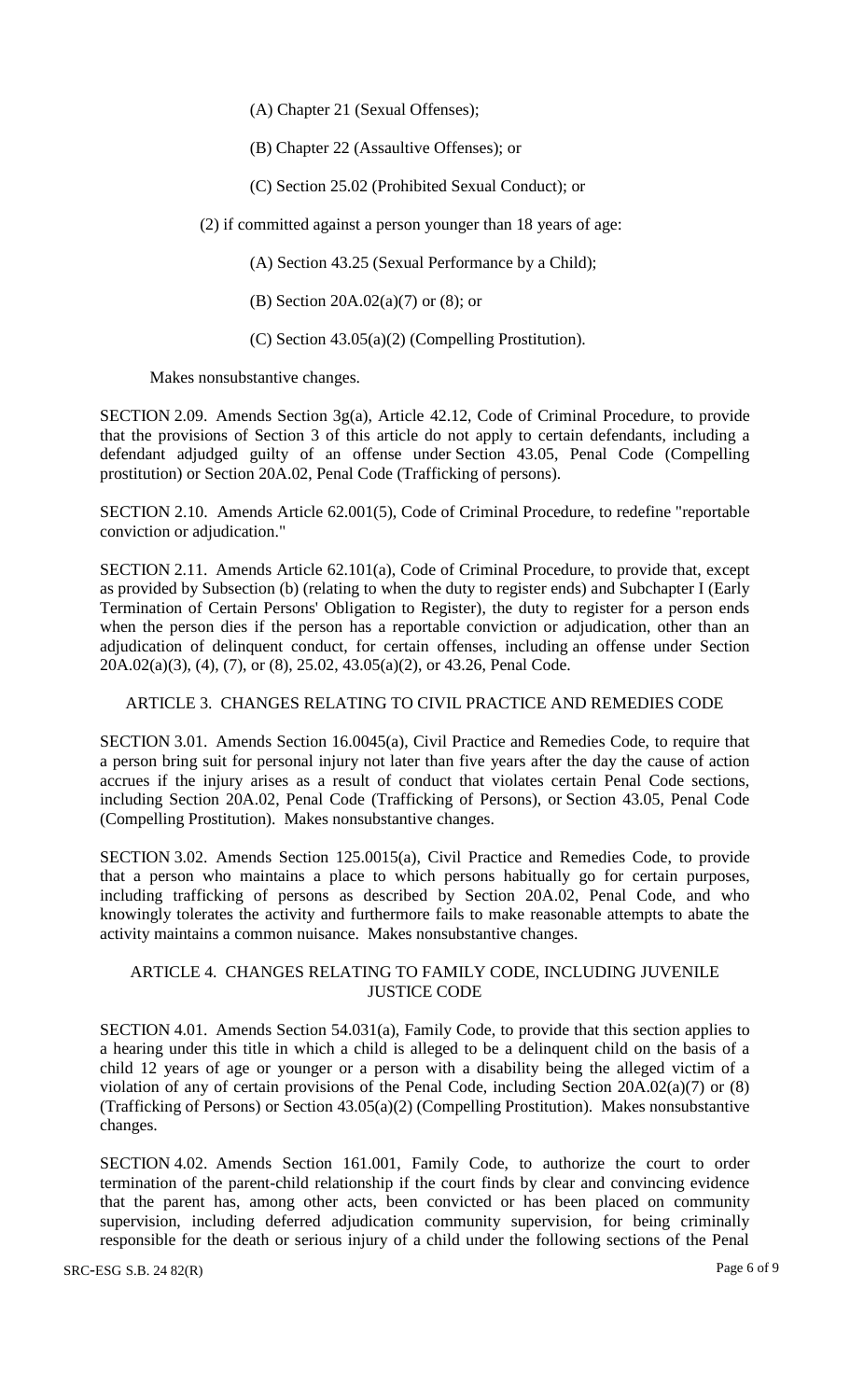Code or adjudicated under Title 3 (Juvenile Justice Code) for conduct that caused the death or serious injury of a child and that would constitute a violation of one of certain Penal Code sections, including Section 20A.02(a)(7) or (8) (relating to trafficking of persons); and Section  $43.05(a)(2)$  (relating to compelling prostitution);

SECTION 4.03. Amends Section 261.001(1), Family Code, to provide that "abuse" includes certain acts or omissions by a person, including compelling or encouraging the child to engage in sexual conduct as defined by Section 43.01 (Definitions), Penal Code, including conduct that constitutes an offense of trafficking of persons under Section 20A.02(a)(7) or (8), Penal Code, prostitution under Section 43.02(a)(2), Penal Code, or compelling prostitution under Section 43.05(a)(2), Penal Code; or knowingly causing, permitting, encouraging, engaging in, or allowing a child to be trafficked in a manner punishable as an offense under Section  $20A.02(a)(5)$ ,  $(6)$ ,  $(7)$ , or  $(8)$ , Penal Code, or the failure to make a reasonable effort to prevent a child from being trafficked in a manner punishable as an offense under any of those sections.

SECTION 4.04. Amends Section 262.2015(b), Family Code, as follows:

(b) Authorizes the court to find under Subsection (a) that a parent has subjected the child to aggravated circumstances if, among other certain acts, the parent has engaged in conduct against the child that would constitute an offense under certain provisions of the Penal Code, including Section 43.05(a)(2) (compelling prostitution) or Section  $20A.02(a)(7)$  or  $(8)$  (trafficking of persons).

ARTICLE 5. CHANGES RELATING TO GOVERNMENT CODE

SECTION 5.01. Amends Section 499.027(b), Government Code, as follows:

(b) Provides that an inmate is not eligible under this subchapter to be considered for release to intensive supervision parole if:

(1) Makes no changes to this subdivision;

(2) the inmate is awaiting transfer to the institutional division, or serving a sentence, for an offense listed certain sections of the Penal Code, including Section 22.04 (injury to a child, elderly individual, or disabled individual) or Section 20A.02 (trafficking of persons); or

(3) the inmate is awaiting transfer to the institutional division, or serving a sentence, for an offense under Chapter 481 (Texas Controlled Substances Act), Health and Safety Code, punishable by a minimum term of imprisonment or a maximum fine that is greater than the minimum term of imprisonment or the maximum fine for a first degree felony.

Makes nonsubstantive changes.

SECTION 5.02. Amends Section 508.149(a), Government Code, to prohibit an inmate from being released to mandatory supervision if the inmate is serving a sentence for or has been previously convicted of certain offenses, including an offense under Section 43.05, Penal Code, or an offense under Section 20A.02, Penal Code. Makes nonsubstantive changes.

## ARTICLE 6. CHANGES RELATING TO PENAL CODE

SECTION 6.01. Amends Section 3.03(b), Penal Code, as follows:

(b) Authorizes sentences to run concurrently or consecutively, if the accused is found guilty of more than one offense arising out of the same criminal episode, if each sentence is for a conviction of:

(1) and (2) Makes no changes to these subdivisions;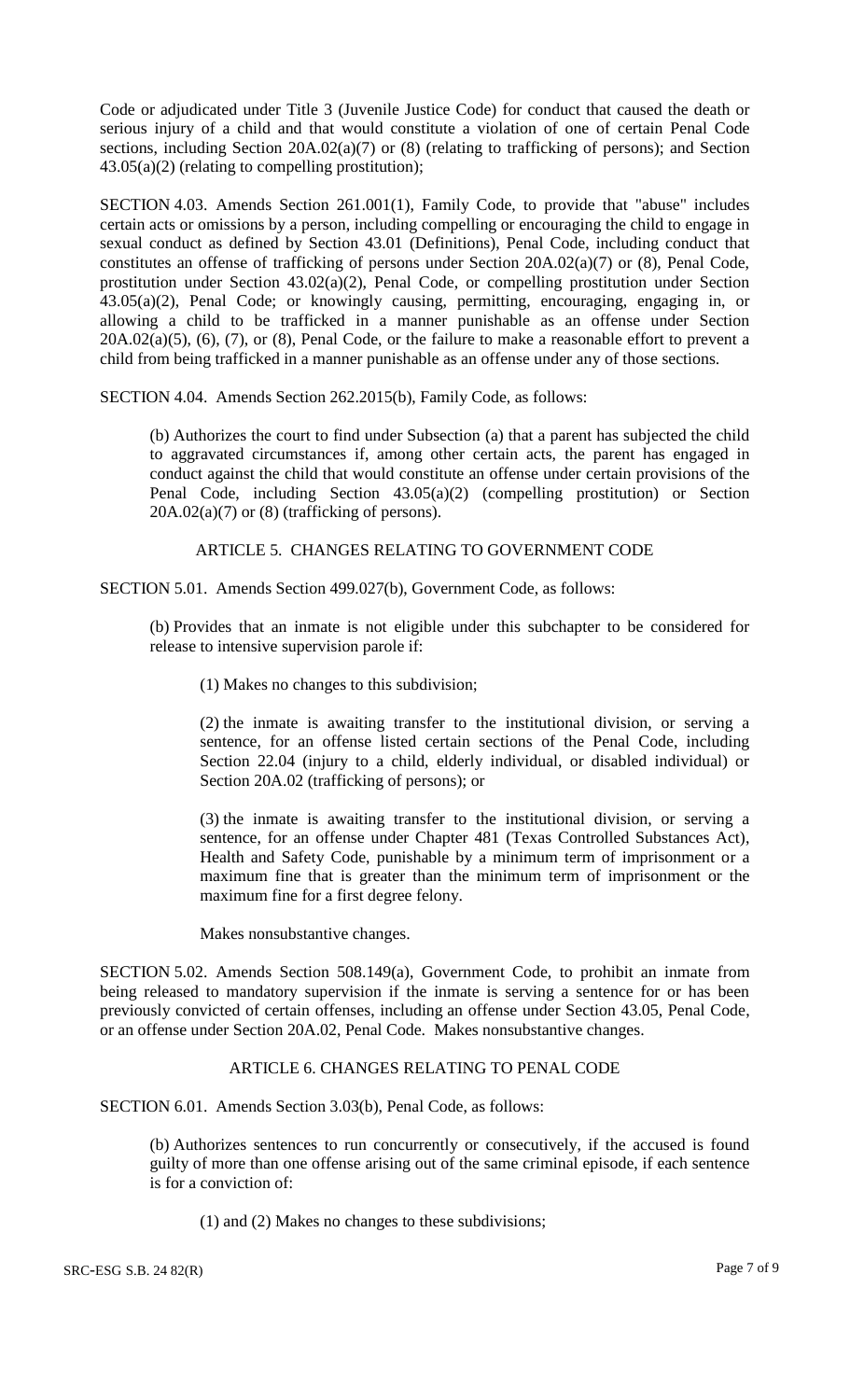(3) and (4) Makes nonsubstantive changes; or

(5) an offense:

(A) under Section 20A.02 or 43.05, regardless of whether the accused is convicted of violations of the same section more than once or is convicted of violations of both sections; or

(B) for which a plea agreement was reached in a case in which the accused was charged with more than one offense listed in Paragraph (A), regardless of whether the accused is charged with violations of the same section more than once or is charged with violations of both sections.

SECTION 6.02. Amends Section  $12.42(c)(2)$ , Penal Code, to require a defendant, notwithstanding Subdivision (1) (relating to the terms of punishment if on the trial of a firstdegree felony it is shown that the defendant has been once before convicted of a felony), to be punished by imprisonment in the Texas Department of Criminal Justice for life if the defendant is convicted of an offense under certain provisions of the Penal Code, including Section  $20A.02(a)(7)$  or (8), or if the defendant has been previously convicted of an offense under certain provisions of the Penal Code, including Section 20A.02(a)(7) or (8), or under the laws of another state containing elements that are substantially similar to the elements of those offenses.

SECTION 6.03. Amends Section 15.031(b), Penal Code, as follows:

(b) Provides that a person commits an offense if, with intent that an offense under Section 20A.02(a)(7) or (8), 21.02, 21.11, 22.011, 22.021, 43.02, 43.05(a)(2), or 43.25 be committed, the person by any means requests, commands, or attempts to induce a minor or another whom the person believes to be a minor to engage in specific conduct that, under the circumstances surrounding the actor's conduct as the actor believes them to be, would constitute an offense under one of those sections or would make the minor or other believed by the person to be a minor a party to the commission of an offense under one of those sections.

SECTION 6.04. Amends Section 21.02(c), Penal Code, to provide that, for purposes of this section, "act of sexual abuse" means any act that is a violation of one or more of a list of certain penal laws, including trafficking of persons under Section 20A.02(a)(7) or (8), and compelling prostitution under Section 43.25(a)(2). Makes nonsubstantive changes.

SECTION 6.05. Amends Section 22.021(a), Penal Code, as follows:

- (a) Provides that a person commits an offense:
	- (1) Makes no changes to this subdivision;

(2) if:

(A) the person:

(i) causes serious bodily injury or attempts to cause the death of the victim or another person in the course of the same criminal episode;

(ii) by acts or words places the victim in fear that any person will become the victim of an offense under Section 20A.02(a)(3), (4), (7), or (8) or that death, serious bodily injury, or kidnapping will be imminently inflicted on any person;

(iii) by acts or words occurring in the presence of the victim threatens to cause any person to become the victim of an offense